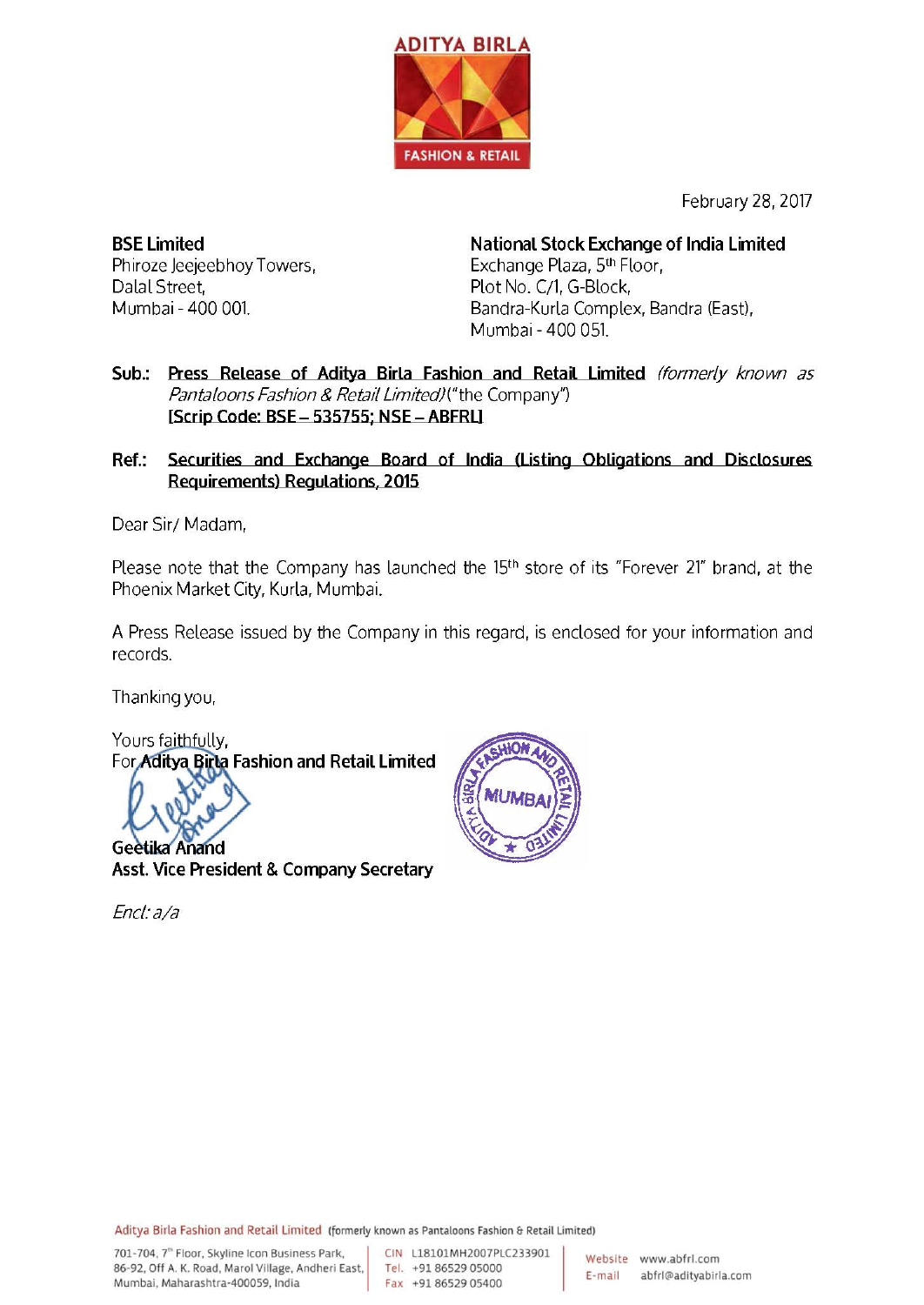# **FOREVER 21**



### **Forever 21 expands national footprint with its 15th store in India**  *~Launches 4th store in Mumbai at Phoenix Market City Kurla~ ~The brand new store at Phoenix Market City houses the latest Spring Summer 17 Collection~*

**Mumbai, February 28, 2017**: Forever 21, a leading fast fashion brand from Aditya Birla Fashion and Retail Ltd strengthens its foothold in Mumbai with the launch of its 4<sup>th</sup> store, taking the total count to 15 stores in India. The brand has gained immense popularity among the young and fashion conscious consumers and is bullish on retaining its position as the most preferred fashion destination.

Having established a strong affinity with fashionable Indians in Mumbai, Delhi, Bangalore, Chennai, Pune and Hyderabad, Forever 21 creates a new fashion destination for the uber-stylish Mumbaikars with its 4<sup>th</sup> store at Phoenix Market City. Bringing global trends and runway fashion closer to the fashionistas, Forever 21 promises to provide a fashion journey with the latest looks and Spring Summer 17 collection.

Speaking at the launch, **Abhinav Zutshi, India Business Head, Forever 21** said, *"We are proud to say that Forever 21 is the most loved fashion brand by Mumbaikars and our 4th store launch is a testimony to the love and support we get from our consumers. Forever 21 brings the latest global runway trends to India and we aspire to make them accessible for fashion conscious millennials. The new store at Phoenix Market City will house the latest Spring Summer 17 Collection"*

Marking a new chapter in India's fashion scene, Forever 21's new store is spread over 12000 sq.ft of retail space at the Phoenix Market City mall located in the heart of Mumbai. The store will stock the exclusive Spring Summer 17 Collection and make hi-fashion even more accessible at affordable prices. Complementing Forever 21 apparel and accessories, the store will feature the retailer's other brands, including 21MEN™, a line of fresh, fast fashion for men of all ages; Love & Beauty™ a cosmetics line; and Forever 21's lingerie and shoe line. With this new store, the brand has increased its total store count to 15.